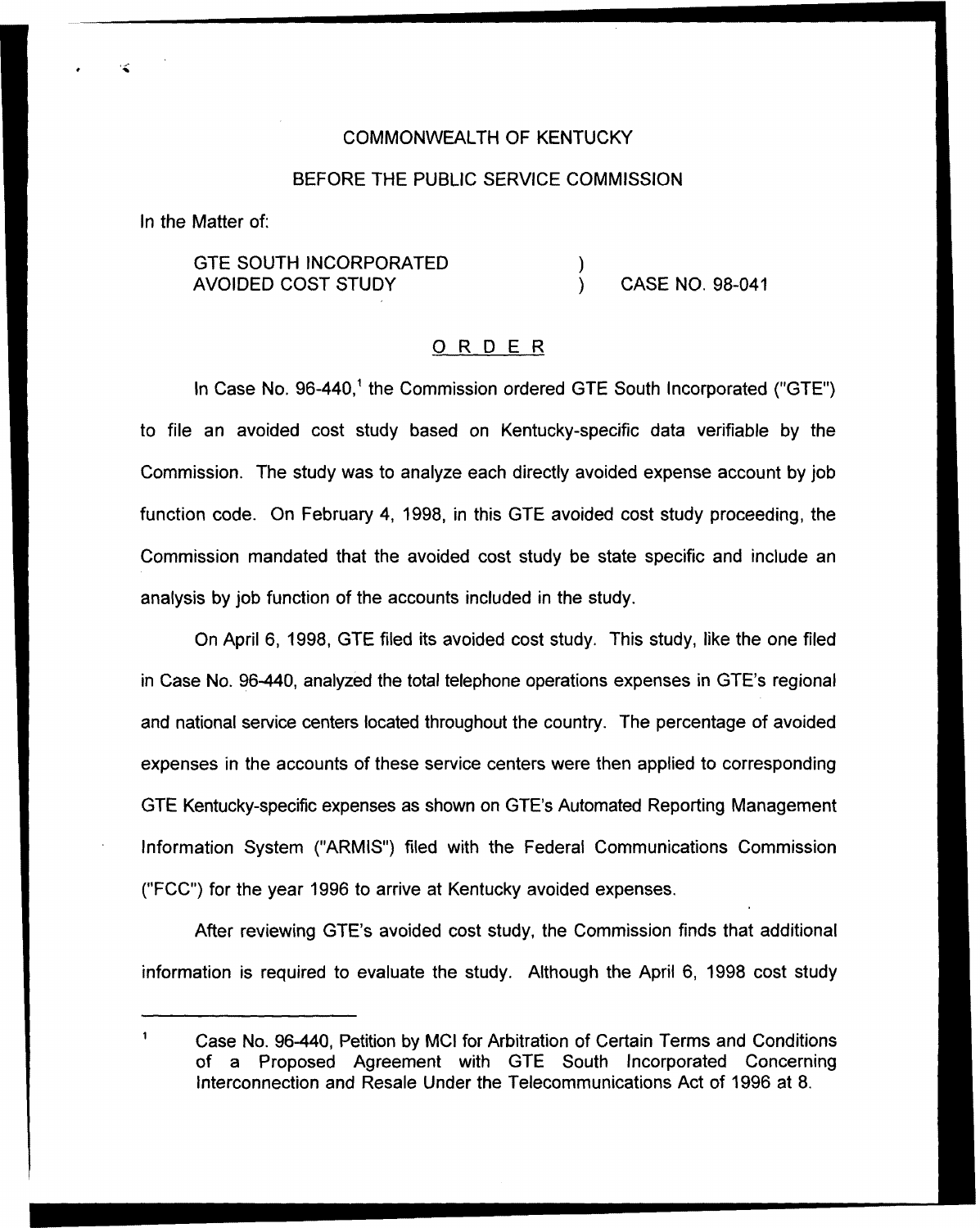comes closer to satisfying the Commission's state-specific requirement than the study filed in Case No. 96-440, it still depends on regionally or nationally incurred expenses to allocate Kentucky expenses. This methodology does not satisfy the verification standard set forth in Case No. 96-440. For example, GTE states that it removed all costs and revenues associated with operator and directory assistance services before calculating a wholesale discount for all remaining services.<sup>2</sup> These costs and the avoided costs in Attachment 3 cannot be verified.

Therefore, the Commission will require that expenses allocated to Kentucky from the regional and national work centers and recorded in Kentucky-specific ledgers be analyzed by job function code to determine avoided costs. This analysis must show for each account in the study: (1) the name of the job function; (2) the job function code; (3) the 1996 expense; (4) the amount avoided or not avoided; and (5) the reason the expenses are avoided or not avoided.

Also, GTE must explain how the "Avoided Sales Expense Percent" in Attachment 4 is used in the analysis on Attachment 3. GTE must file a copy of the ARMIS-FCC Report 43-02, Report 43-03, and Report 43-04 for the year 1996.

With regard to Accounts 6621 and 6622, GTE has removed all costs and revenues associated with operator and directory assistance services before calculating a wholesale discount for all remaining services, For the Commission to review the costs which should be included in the avoided cost study, GTE must revise its analysis to

 $\overline{\mathbf{2}}$ GTE April 6, 1998 Avoided Cost Study at 8.